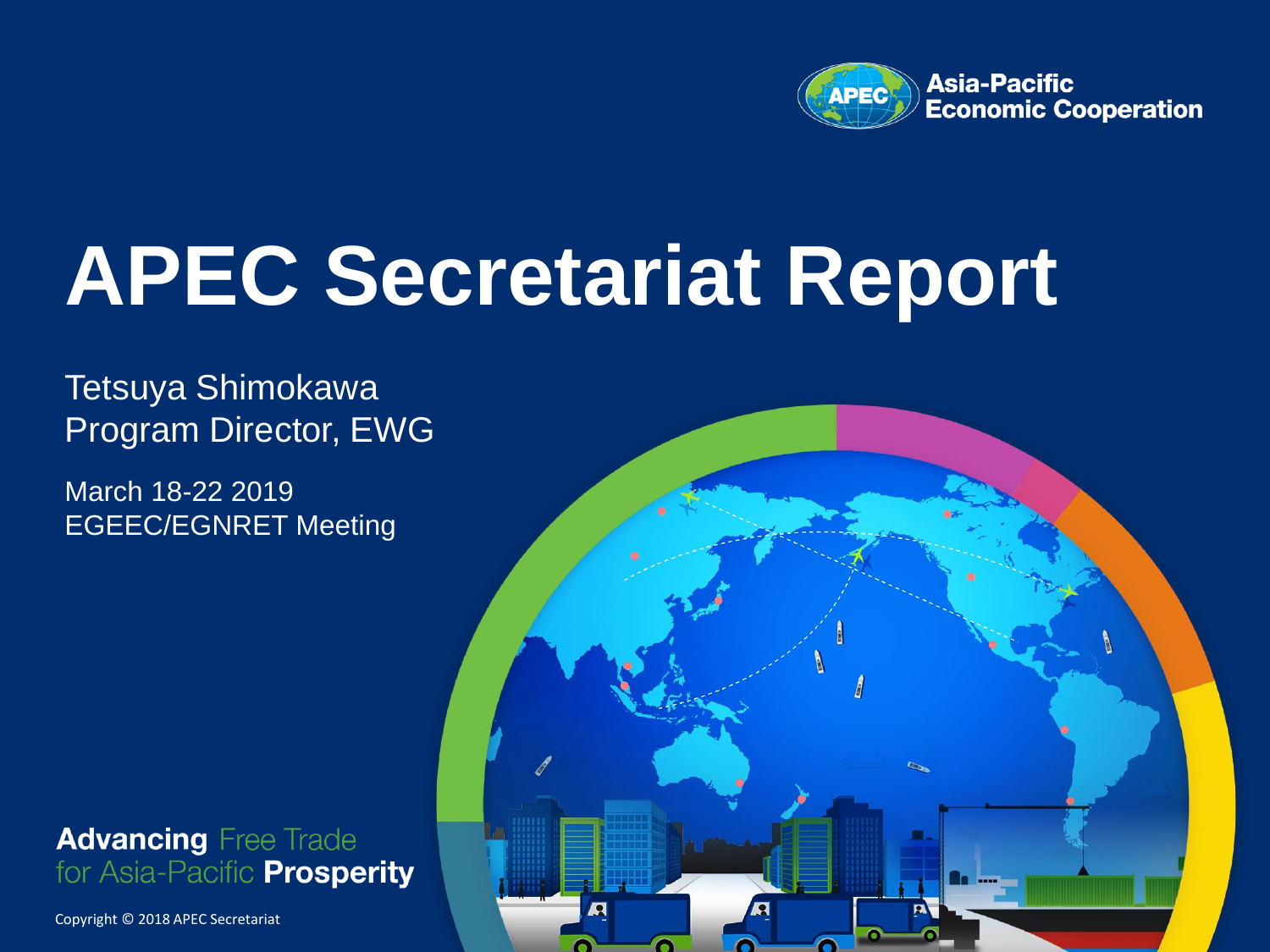# **CHILE'S HOST YEAR AND THEMES IN 2019**

- APEC Chile 2019 Theme: **"Connecting People, Building the Future"**
- Policy Priority 1: WOMEN, SMEs AND INCLUSIVE GROWTH
- Policy Priority 2: DIGITAL SOCIETY
- Policy Priority 3: INTEGRATION 4.0
- Policy Priority 4: SUSTAINABLE GROWTH
- **Sustainable energy**: modernization for a better quality of life
- $\checkmark$  Workshop on Boosting Energy solutions in Remote Areas
- $\checkmark$  Workshop on Technological Challenges and Opportunities to Supply Flexibility to Electric Systems
- $\checkmark$  Workshop on Distributed energy resources regulation and rate design

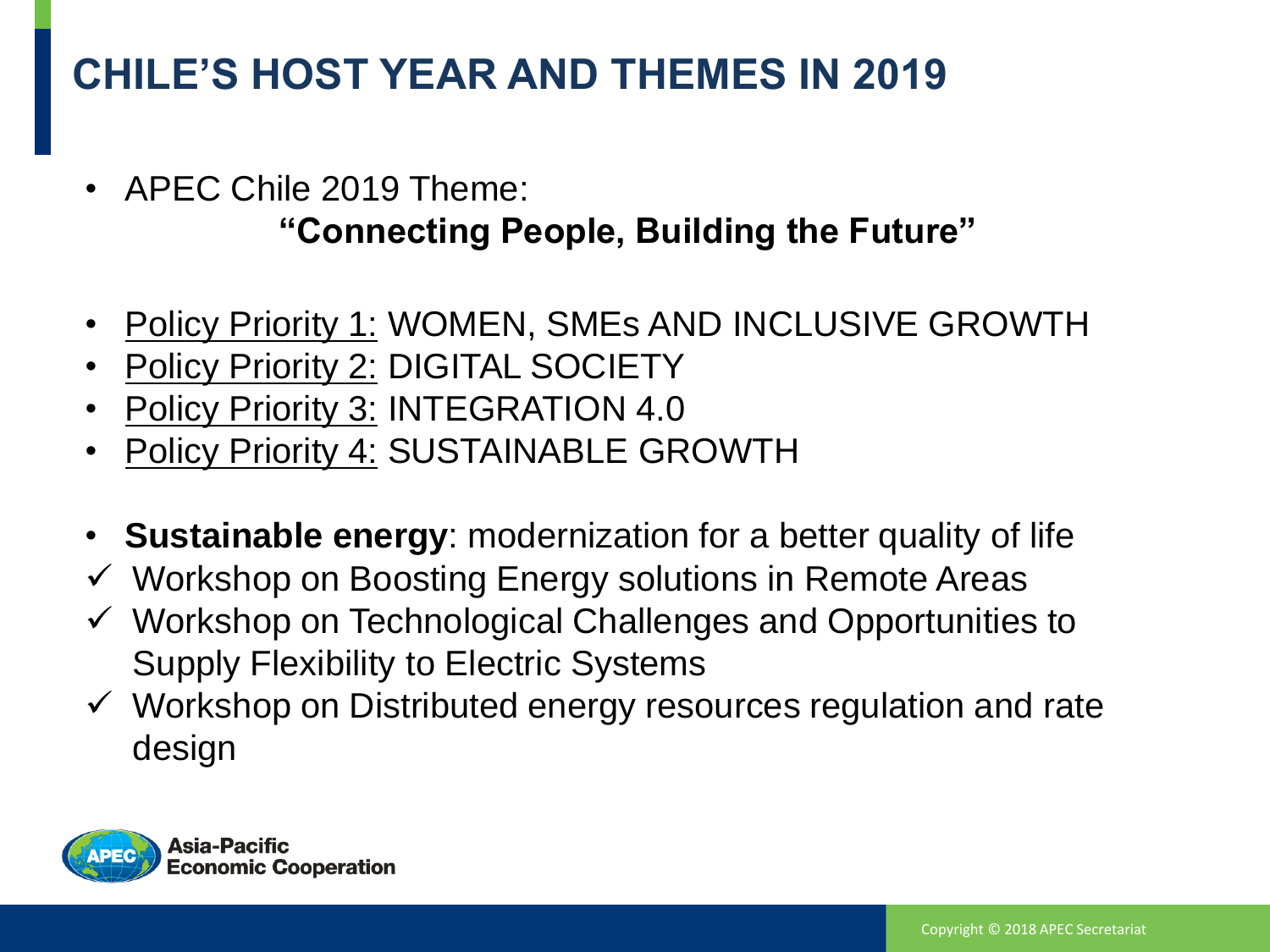# **APEC PROJECT SESSION 1 2019 (1)**



**Preparing and Submitting Concept Notes** 

- 1. PO prepares Concept Note (CN).
- 2. PO socialises CN in forum and secures minimum 4 co-sponsoring economies.
- 3. PO must submit CN to PD by the *Internal Submission Deadline*. PD circulates the CN around forum for endorsement.
- 4. PO, through the PD, submits the *endorsed* CN by *Final Submission Deadline* to PMU.

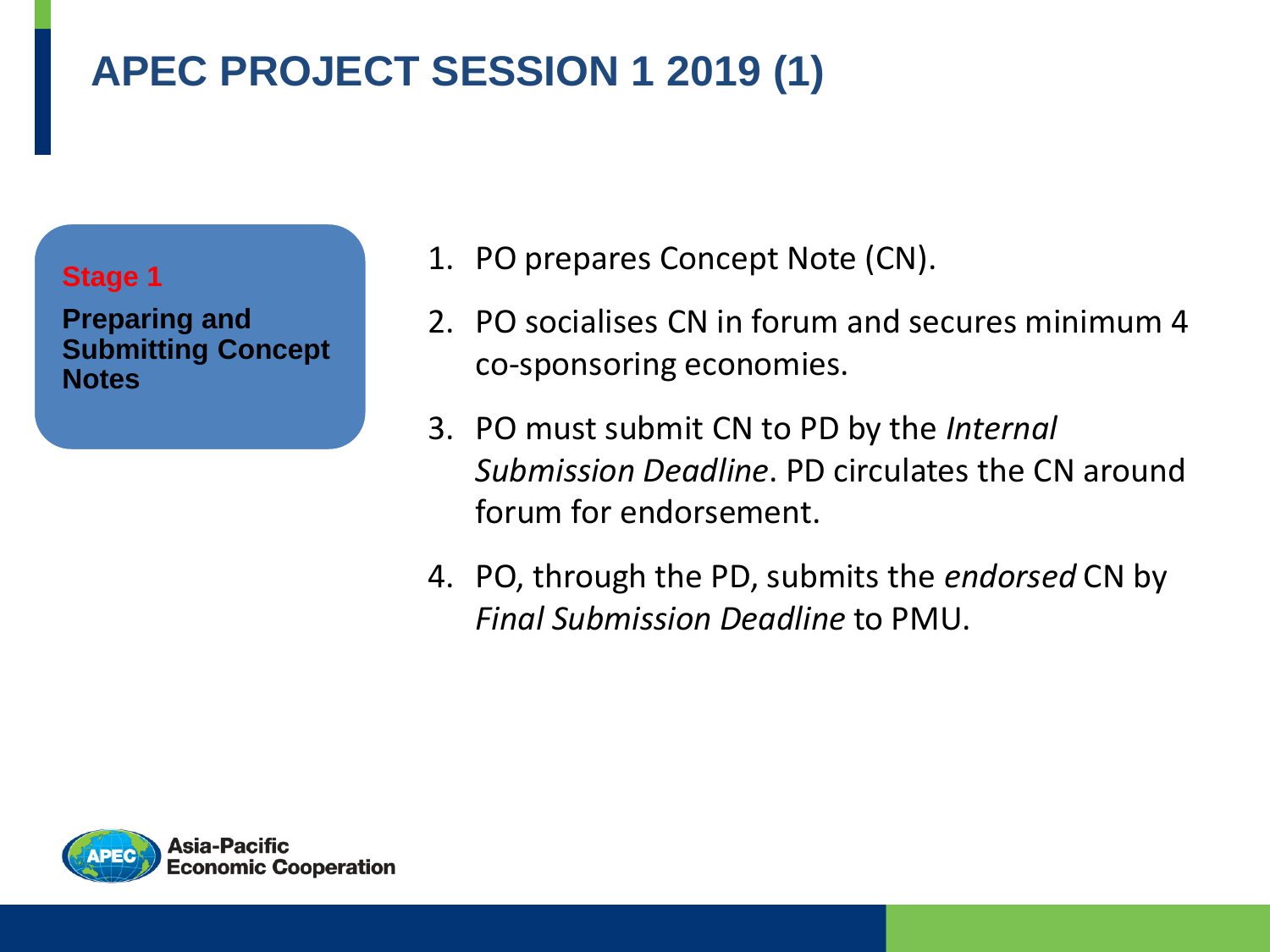# **APEC PROJECT SESSION 1 2019 (2)**

#### **Stage 2**

**Concept Note (CN) - Eligibility Assessment and Scoring**

- 6. Secretariat submits the CNs to EWG for eligibility assessment and scoring.
- 7. Using the *APEC Scoring Template*, each economy assesses the eligibility of each CN and then scores each CN they deem eligible.

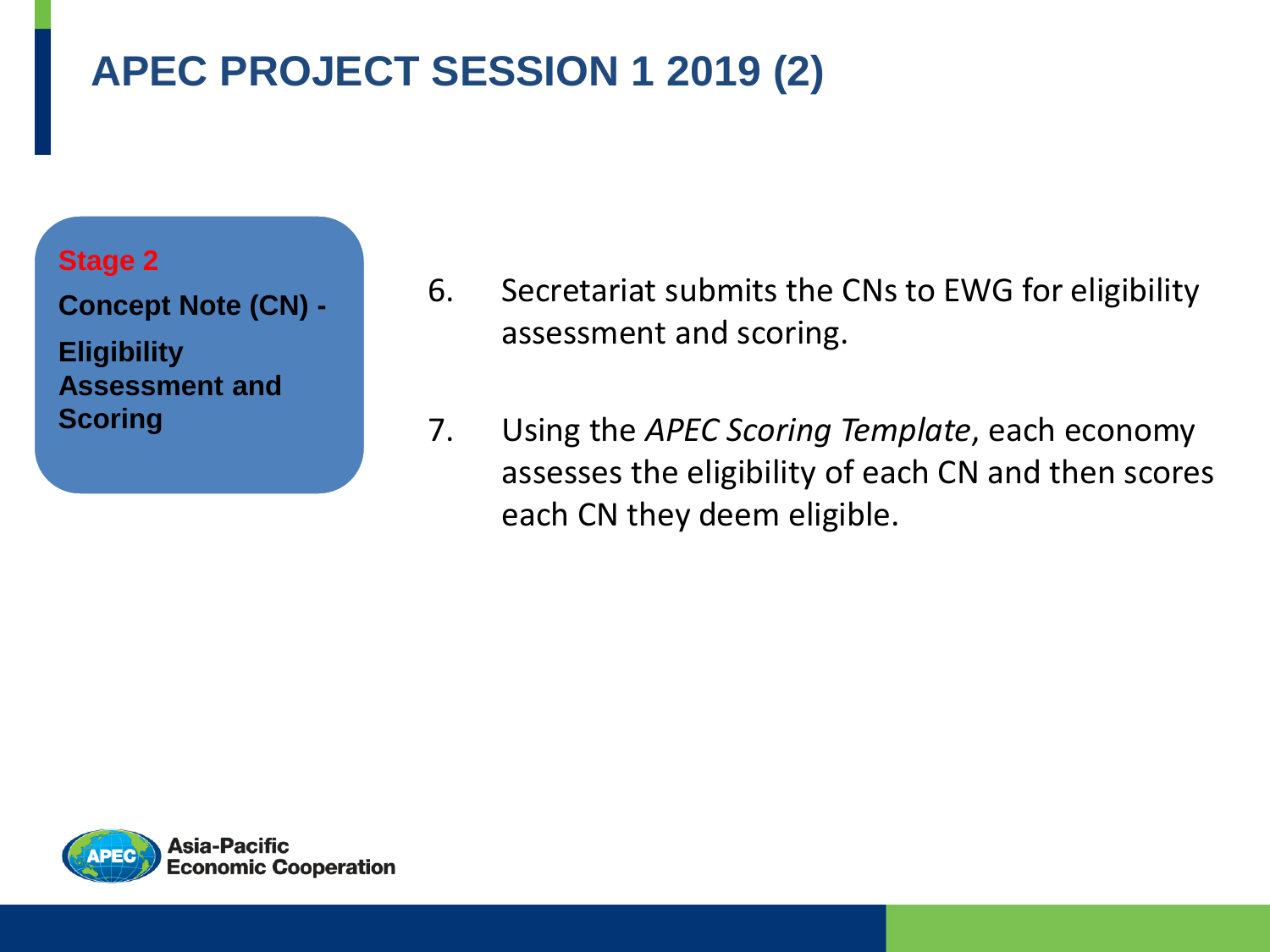### **APEC PROJECT SESSION 1 2019 (3)** - APEC Scoring Template -

|                                                                                                      | Enter your scores in the yellow columns only                                                                                                                          |                                                                                              |                                                                                                                       |                                                                                                       |                                                                                                                                                              |                                           |
|------------------------------------------------------------------------------------------------------|-----------------------------------------------------------------------------------------------------------------------------------------------------------------------|----------------------------------------------------------------------------------------------|-----------------------------------------------------------------------------------------------------------------------|-------------------------------------------------------------------------------------------------------|--------------------------------------------------------------------------------------------------------------------------------------------------------------|-------------------------------------------|
| is this concept.<br>note eligible for<br>funding? (click on<br>this cell for further<br>explanation) | <b>Criteria 1</b><br>Supports the<br>Priorities of the<br><b>APEC Fund to</b><br>which it is applying explanation)<br>(click on this cell for<br>further explanation) | Criteria <sub>2</sub><br><b>Quality Appears</b><br>Strong (click on<br>this cell for further | <b>Criteria 3</b><br><b>Supports My</b><br>Economy's<br>Priorities (click on<br>this cell for further<br>explanation) | Criteria 4<br><b>Supports Capacity</b><br>Building (click on<br>this cell for further<br>explanation) | Criteria 5<br><b>Supports Cross</b><br>Fora Collaboration<br>and Benefits to<br><b>Multiple Economies</b><br>(click on this cell for<br>further explanation) | <b>Total Concept</b><br><b>Note Score</b> |
| (Yes/No)                                                                                             | /20                                                                                                                                                                   | /15                                                                                          | /10                                                                                                                   | /10                                                                                                   | 75                                                                                                                                                           | Total / 60                                |
|                                                                                                      |                                                                                                                                                                       |                                                                                              |                                                                                                                       |                                                                                                       |                                                                                                                                                              | o                                         |
|                                                                                                      |                                                                                                                                                                       |                                                                                              |                                                                                                                       |                                                                                                       |                                                                                                                                                              | ٥                                         |
|                                                                                                      |                                                                                                                                                                       |                                                                                              |                                                                                                                       |                                                                                                       |                                                                                                                                                              | ٥                                         |

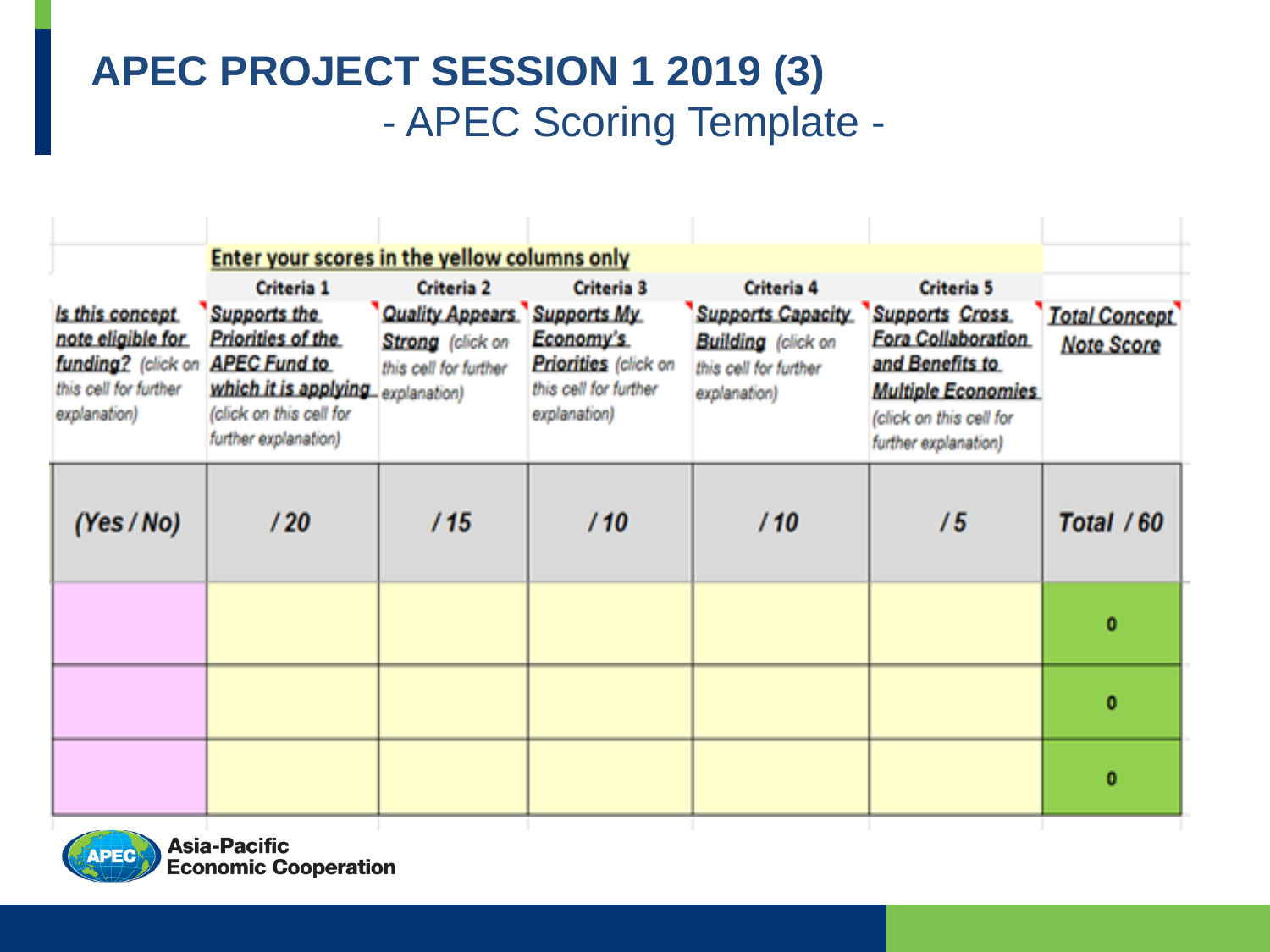### **APEC PROJECT SESSION 1 2019 (4)**

**Stage 2 (Continued) Concept Note (CN) - Eligibility Assessment and Scoring**

#### **Stage 3**

**Quality Assessment of Project Proposals (PP)**

- 8. Secretariat receives APEC Scoring Templates and averages scores for eligible CNs. Recommends to BMC that the highest scoring CNs be funded inprinciple.
- 9. BMC approves CNs in principle.
- 10. PO develops full PP and submits to PD by the deadline. PD circulates to forum for endorsement and comments.
- 11. PO revises PP as required and submits endorsed PP by *Final PP Submission Deadline*.
- 12. Secretariat assesses PPs for quality against 5 indicators. PO revises the PP until it reaches satisfactory quality.
- 13. Secretariat recommends PPs to BMC for final approval
- 14. BMC approves PPs.

Asia-Pacific conomic Cooperation: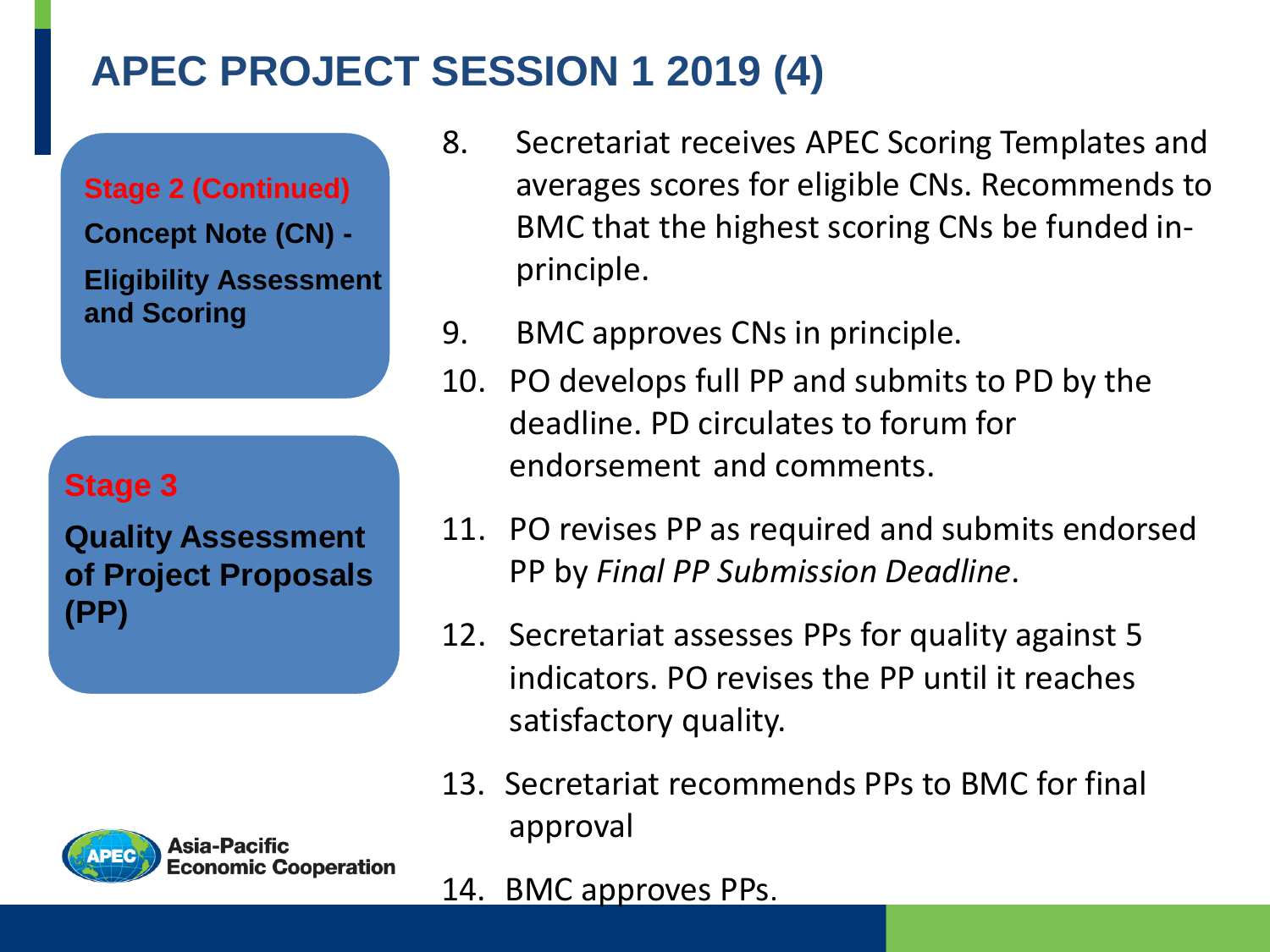# **APEC PROJECT SESSION 1 2019 (5)**

### Key Dates

#### *EELCM Budget:* Approximately **US\$ 1,266,190**

#### *Concept Note stage*

- **12 March:** Internal Submission Deadline (submit to Program Director)
- **22 March:** Final Submission Deadline (submit to Project Management Unit)
- **27 March -10 April:** Responsible APEC Fora to assess eligibility and score concept notes
- **15-18 April:** BMC In-Principle Approval
- **22 April:** Project Overseers to be notified

#### *Project Proposal stage*

- **20 May:** Submission of Project Proposal to APEC Secretariat
- **27 May:** Submit to Project Management Unit
- **15 July:** Project Overseers to be notified

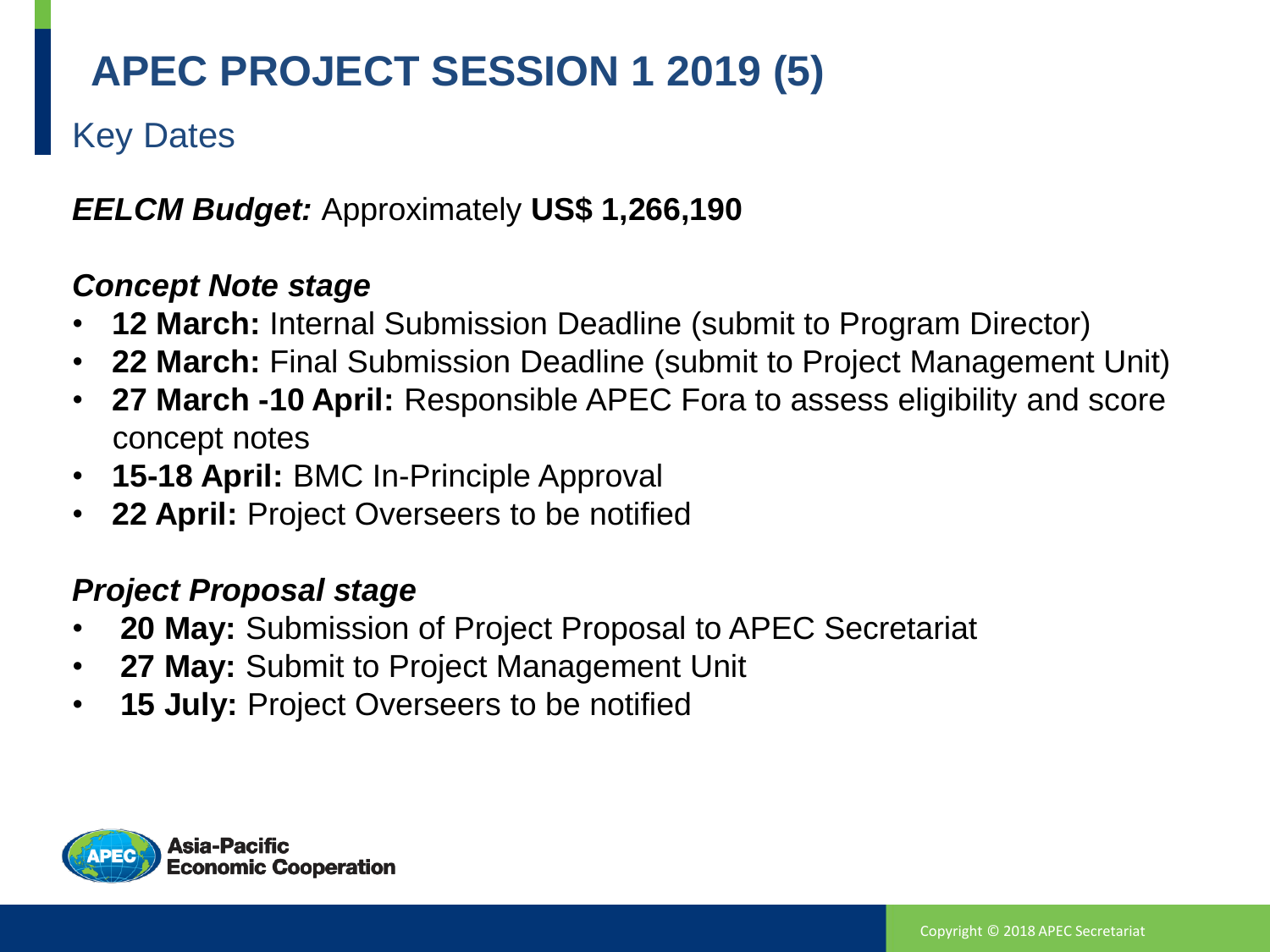### **APEC PROJECT SESSION 2 2019(1)**

Key Dates

*Concept Note stage <Step 1:Optional EWG Review>* **29 March:** EWG Project Review Deadline **1-19 April:** EG/TF secretariat circulate CNs to members for comments **22 April:** EG/TF secretariat share comments with PO **23-25 April:** PO revise the CNs **26 April:** Submission Deadline for EWG's review **9 May:** PD circulate the CNs to EWG members **23-24 May:** EWG members review at EWG 57/ PO or Proposing Economy rep ask co-sponsoring

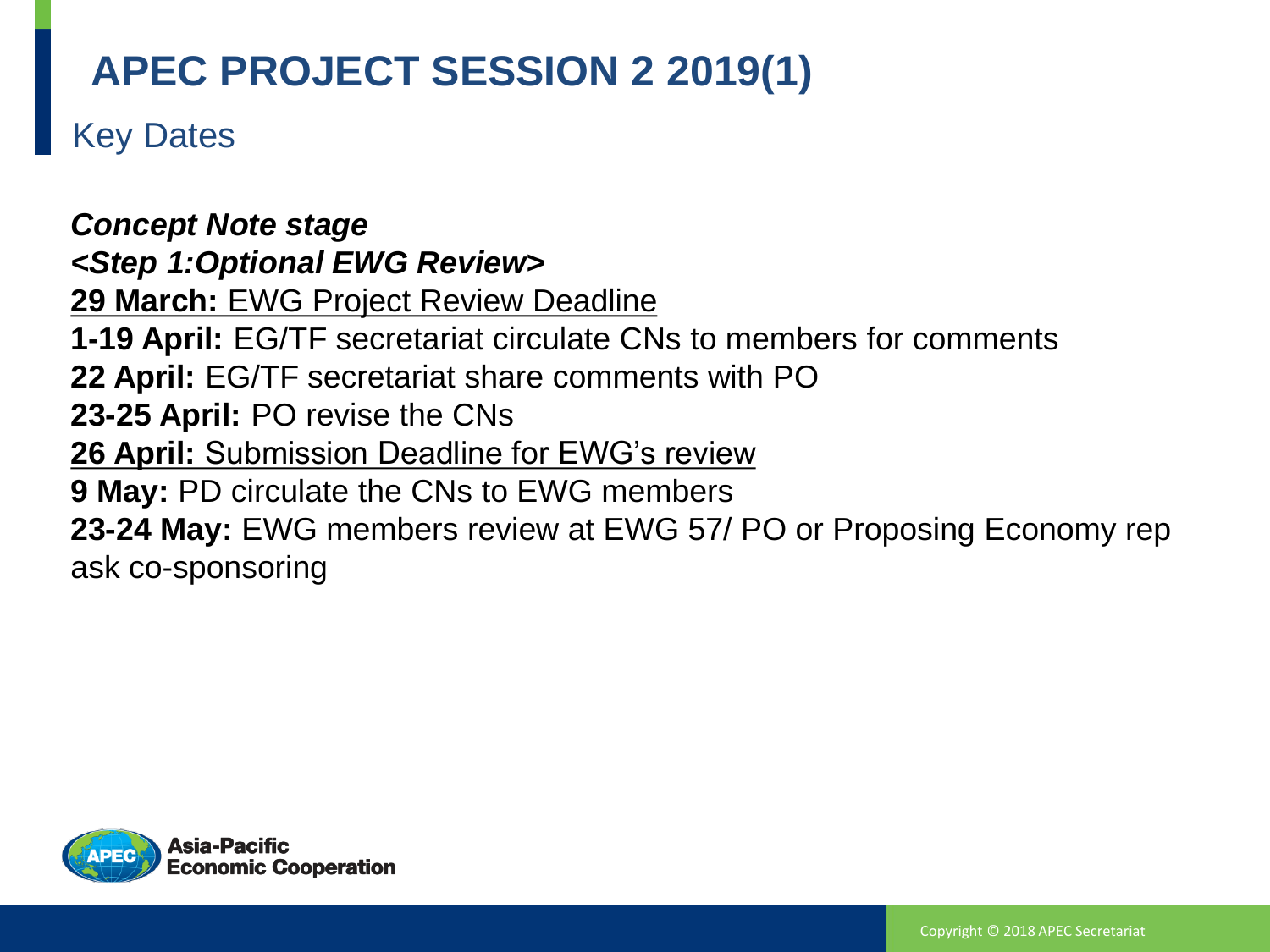# **APEC PROJECT SESSION 2 2019(2)**

### Key Dates

#### *Concept Note stage*

<Step 2: Formal Review>

- **15 July:** Internal Submission Deadline (submit to Program Director)
- **25 July:** Final Submission Deadline (submit to Project Management Unit)
- **30 July -13 August:** Responsible APEC Fora to assess eligibility and score concept notes
- **16-22 August:** BMC In-Principle Approval
- **23 August:** Project Overseers to be notified

#### *Project Proposal stage*

- **20 September:** Submission of Project Proposal to APEC Secretariat
- **27 September:** Submit to Project Management Unit
- **15 November:** Project Overseers to be notified

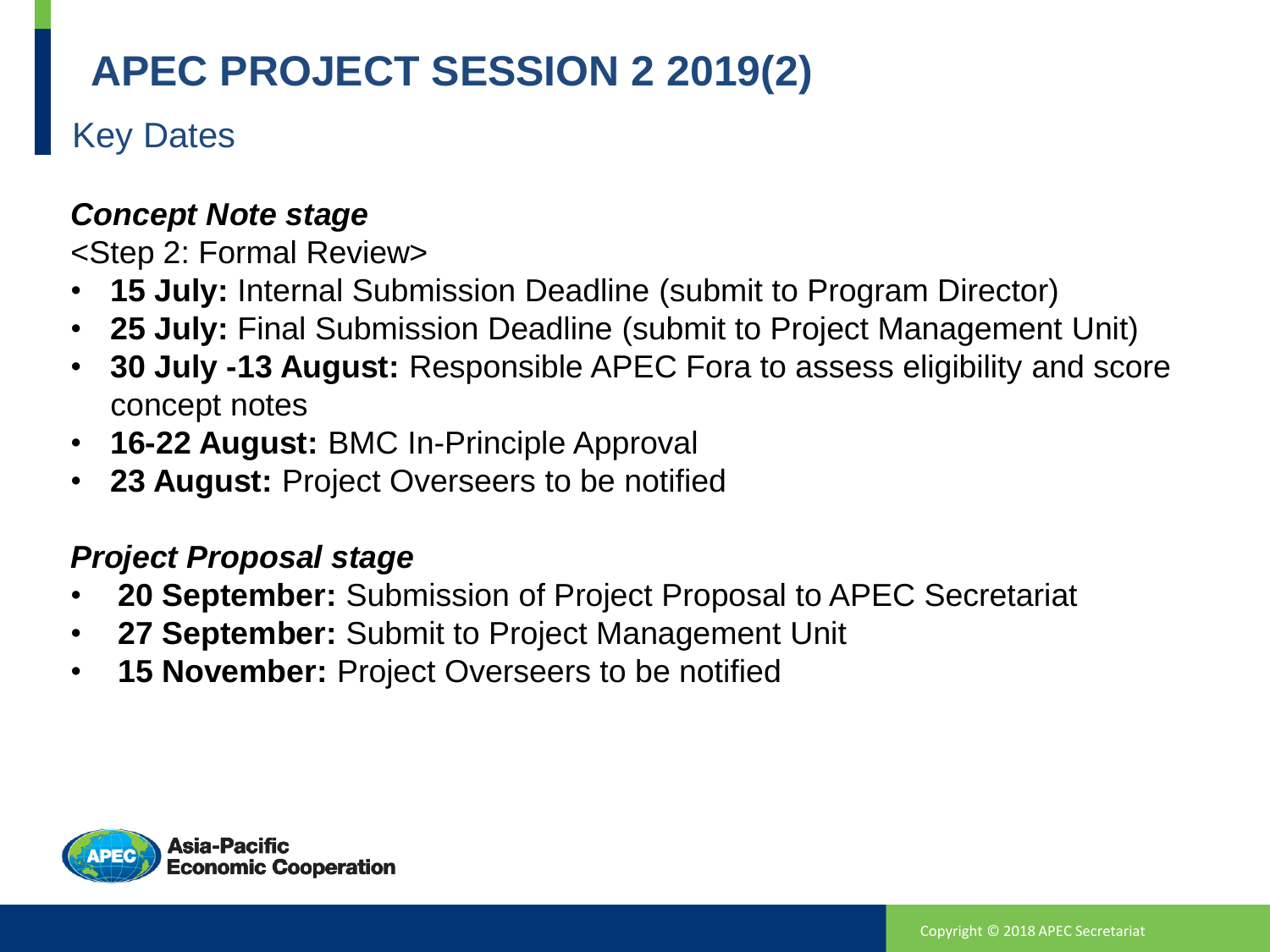### **PROJECT UPDATES** Key Information

- The latest edition (Ed.13) **Guidebook on APEC Projects** was released last November. Please make sure you are familiar with the updated Concept Note and Project Proposal templates and use the right versions when applying for funding in 2019. You will find detailed guidance in relation to all 2019 changes on the APEC website.
- When completing the Concept Note in 2019, a good tip is to prepare your answers (in advance) to the questions on *Outputs, Outcomes* and *Monitoring & Evaluation* in the Project Proposal. This will strengthen the presentation of your concept and help to expedite the transition from Concept Note to Project Proposal, if you are approved.
- Monitor the **eligibility criteria and fund priorities** specific to the fund that you are interested in.
- When developing your Concept Note, refer to the **APEC Scoring Template** to understand how your concept will be scored.

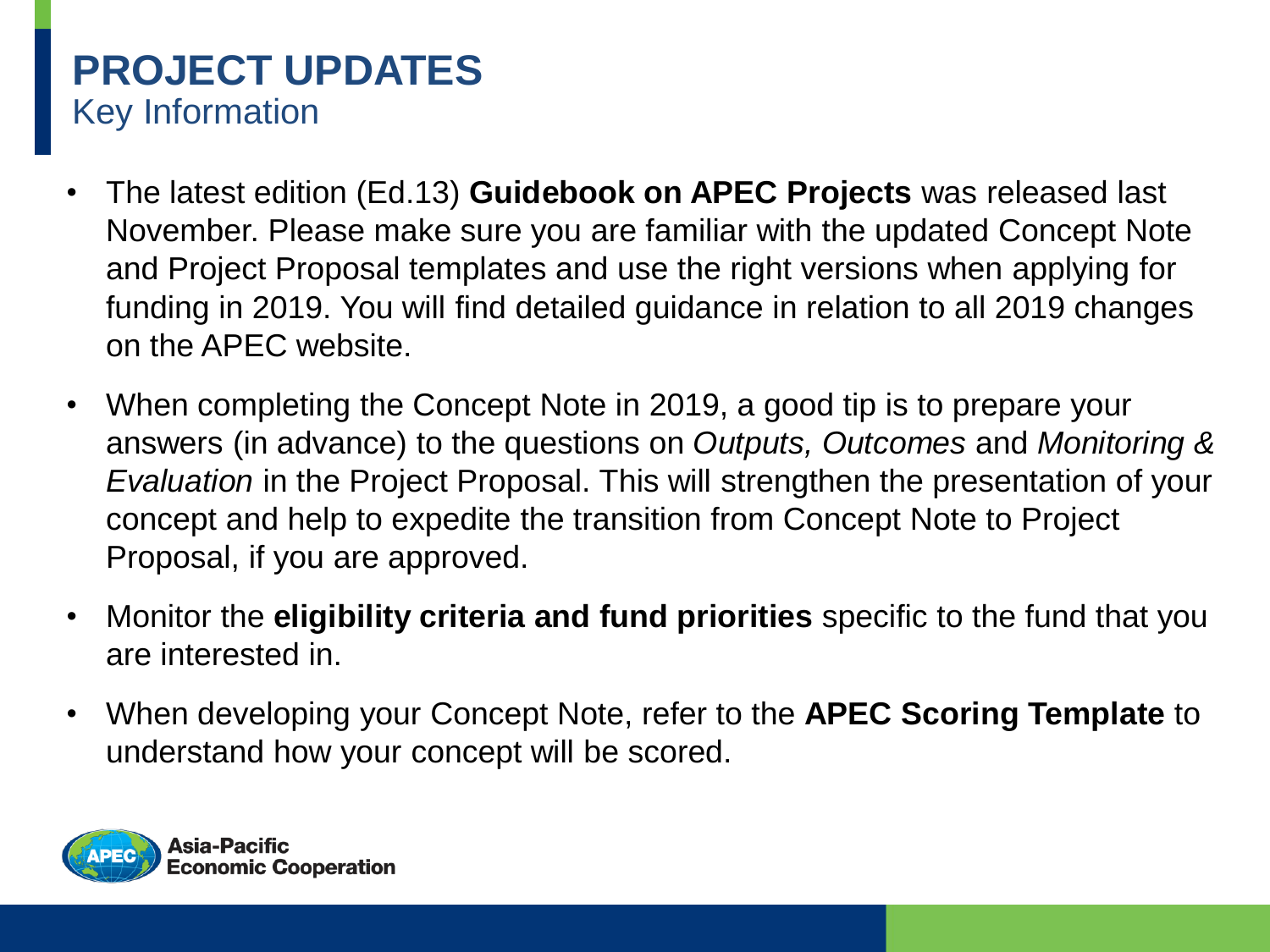### **PROJECT UPDATES** Key Information

- The scope of each project is approved by BMC. Please ensure that requests to **amend the design or budget** of a project (including extension requests) are submitted to the Secretariat using the APEC Project Design Amendment & Extension form and the APEC Project Budget Amendment form.
- **Monitoring Reports (MRs)** are due on 1 February and 1 August for projects selected in 2017 and earlier. 2018 and 2019 projects are due once-yearly on the date advised to POs in the Letter of Acceptance (either 1 April or 1 October).
- **Completion Reports (CRs)** are due within 2 months of the end of a project. Penalties apply for late submission of MRs and CRs.

### **Failure to submit MRs or CRs:**

•POs with outstanding MRs are ineligible to submit new CN or have PPs approved until overdue reports are submitted.

•Any APEC forum whose project has not submitted a CR is ineligible to submit new Concept Notes or have any full proposal approved until all



**Asia-Pacific** Cooperation overdue reports are submitted.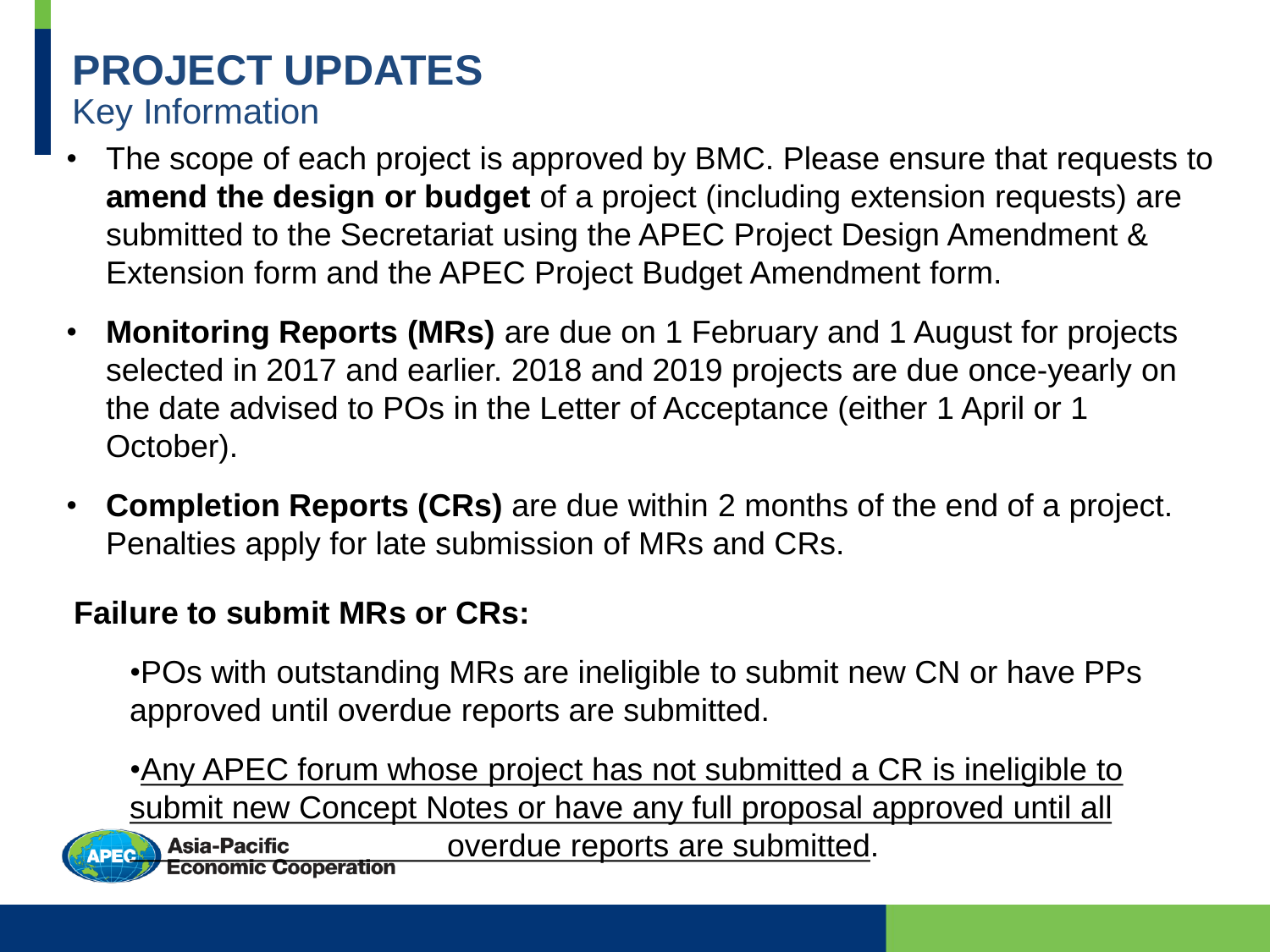# **KEY ADVICE FOR PROJECT IMPLEMENTATION**

#### **How to have a successful workshop:**

- Give at least sufficient notice to members of workshops, nomination requests (EWG PD strongly recommend to **send GI 2 months before**).
- Do your research and use your networks to find the right participants and speakers (don't rely on members to find them for you).
- Involve relevant International Experts and organizations as speakers, ensuring you follow the Guidelines on Managing Cooperation With Nonmembers.
- Invite a representative(s) of other APEC working groups if relevant.
- Work closely with your Secretariat Program Executive on travelers approvals and acquittals.

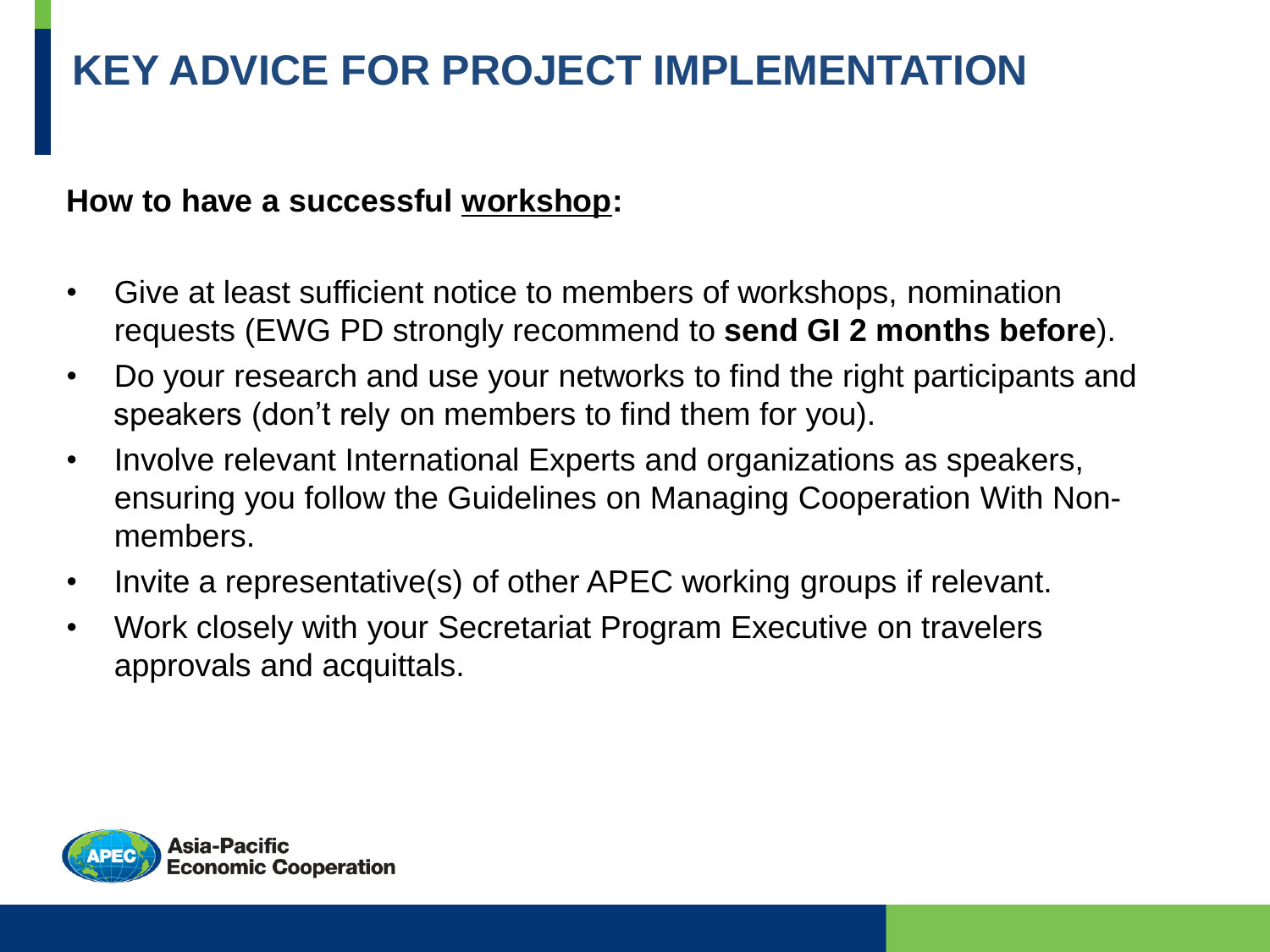# **KEY ADVICE FOR PROJECT IMPLEMENTATION**

**Be familiar with and follow APEC procurement rules:** 

- *Guidebook* **Chapter 12** on Contracting
- **Procurement takes time!** Refer to your Letter of Acceptance for suggested timelines.
- Different requirements for contracts below USD 5,000; 20,000; 50,000; 50,001 and above.
- When evaluating bids, ensure that the specific Evaluation Criteria identified in the Request For Proposal (RFP) documentation are used to evaluate the bids.
- For over USD 50,001 get your proposal assessment panel together early. Only members of your forum officials (or their nominated delegates) can be assessors.
- Use the RFP timeline and correct templates <http://www.apec.org/Projects/Forms-and-Resources.aspx>

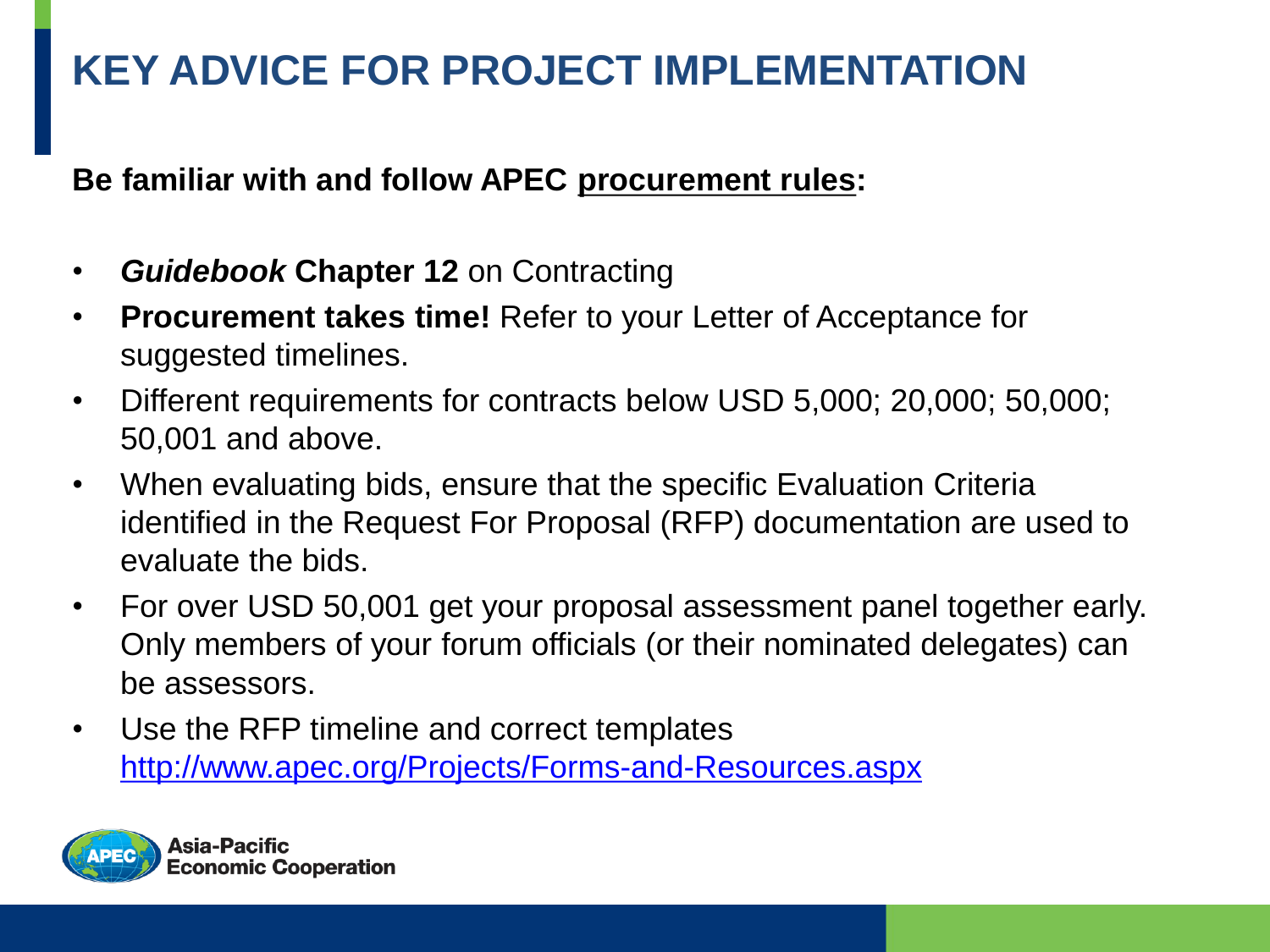# **KEY ADVICE FOR PROJECT IMPLEMENTATION**

#### **Some changes with regard to publication procedures:**

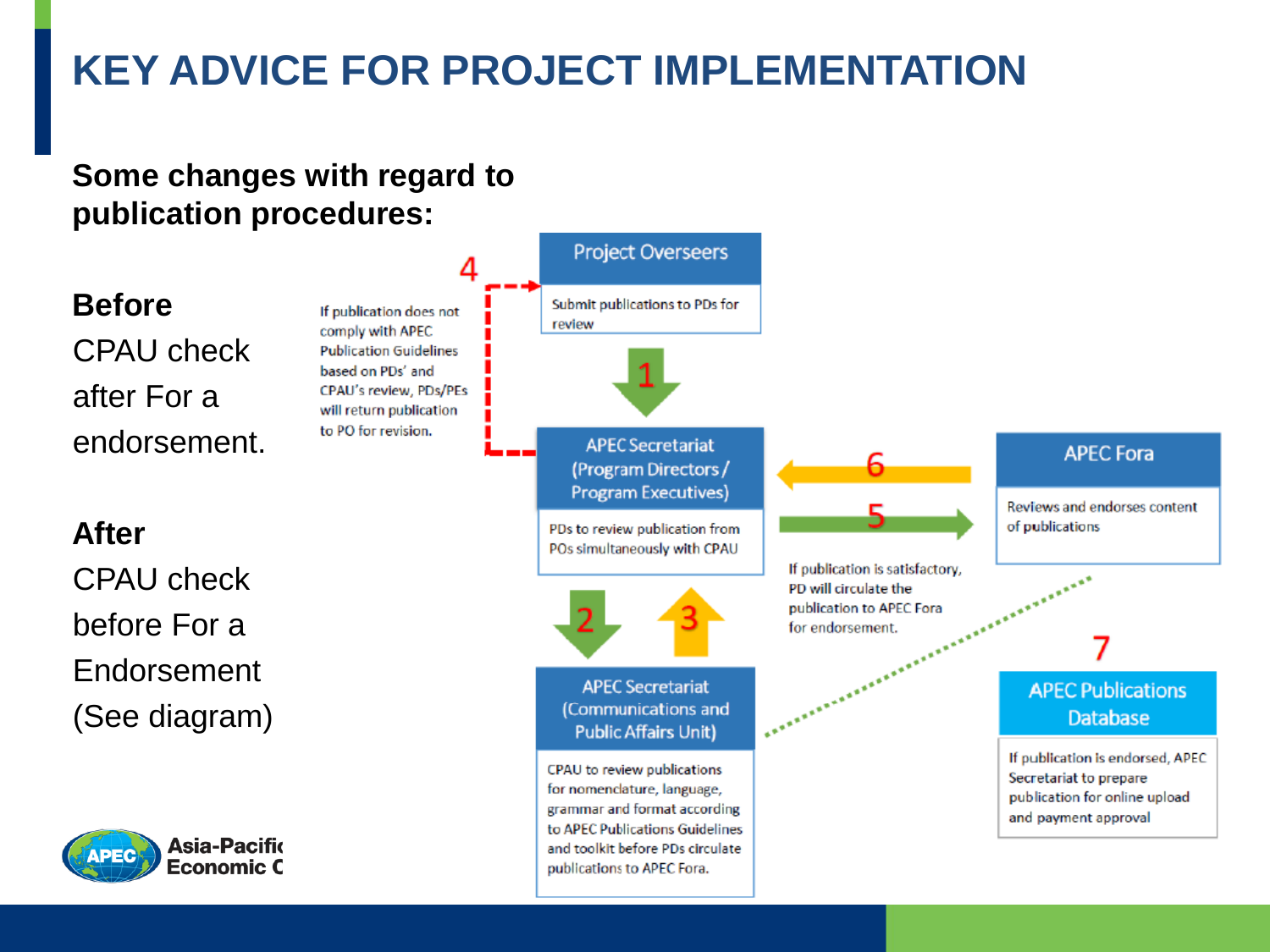### **SELF-FUNDED APEC PROJECTS**

- Can be put forward at any time
- Must be approved by the group
- Must comply with **APEC guidelines and practices** (hosting, publications, logo use, non-member participation)
- Project Overseer must submit **Self-Funded Project Proposal Coversheet** (Guidebook on APEC Projects, Appendix C) to the Secretariat before commencement of the project
- Project Overseer is strongly encouraged to submit **Completion Report**  (Guidebook on APEC Projects, Appendix G)